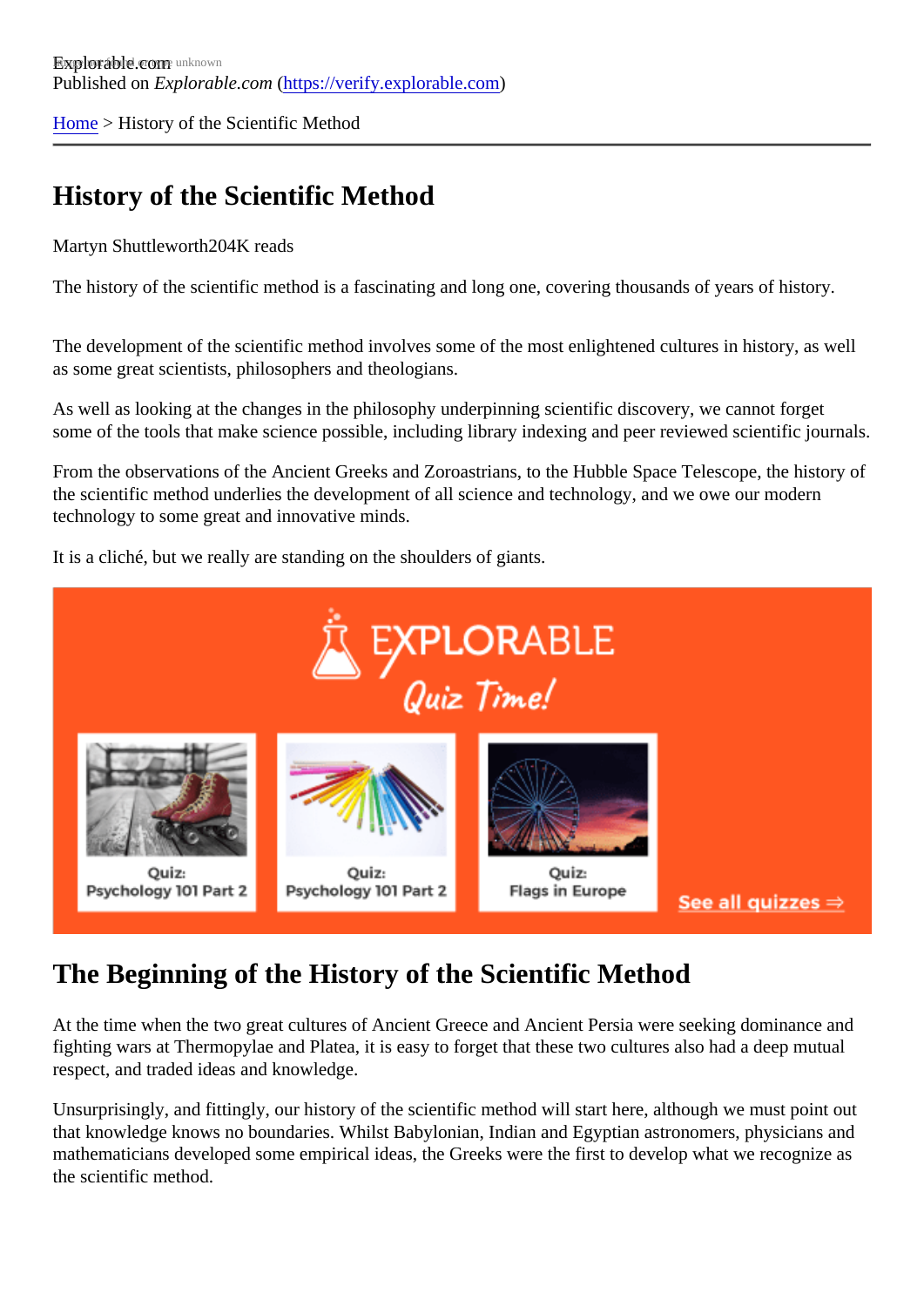Initially, the Ancient Greek philosophers did not believe in empiricism, and **s** as undertaked as geometry, as the domain of craftsmen and artisans. Philosophers, such as Plato, believed that all knowled could be obtained through pure asoning 2], and that there was no need to actually go out and measure anything.

This does sound strange to us, but there were some good reasons for this; however, discussing Platonism would take an entire website in itself, so the Stanford Encyclopedia losophy[3] is a great source for those interested in learning more.

Aristotle, regarded as the father of science, was the first to realize the importance of empirical measurement believing that knowledge could only be gained by building upon what is already known.

[Measuremen](https://verify.explorable.com/scientific-measurements)t1] and [observation](https://verify.explorable.com/observational-study) [4], the foundations upon which science is built, were Aristotle's contribution. He proposed the idea *of uction* [5] as a tool for gaining knowledge, and understood that abstract thought and asoning 2] must be supported by real world findings.

He applied his methods to almost everything, from poetry and politics to astronomy and natural history. His 'proto-scientific method' involved making meticulous observations about everything.

To study the natural world, he scrutinized over 500 species and, in a treatise about politics, he studied the constitutions of 158 Greek city-states, a mammoth undertaking and a direct contrast to Plato, whose idea perfect republic was based upon his idea of perfection rather than upon existing systems.

Aristotle's methods can be summed up as follows.

- 1. Study what others have written about the subject.
- 2. Look for the general consensus about the subject
- 3. Perform a systematic study of everything even partially related to the topic.

This is the first sign of a scientific method, with rature review\$6], consensus and easurement [1]. The Greeks were the first to subdivide and name branches of science in a recognizable way, including physics, biology, politics, zoology and, of course, poetry!

In about 200 BC, the famous library at Alexandria saw the first introduction of library cataloguing, essential for any scholar conducting peer review[7].

See also: [Aristotle's Zoology](https://verify.explorable.com/aristotles-zoology)[8] [Alchemy and the Philosopher's St](https://verify.explorable.com/alchemy)o<sup>1</sup>e **[Ancient Medicine](https://verify.explorable.com/ancient-medicine) 10] [Ancient Physic](https://verify.explorable.com/ancient-physics)s111** [Aristotle's Psycholog](https://verify.explorable.com/aristotles-psychology)[12]

#### The Muslim Influence On the History of the Scientific Method

The early Islamic ages were a golden age for knowledge, and the history of the scientific method must pay great deal of respect to some of the brilliant Muslim philosophers of Baghdad and Al-Andalus.

They preserved the knowledge of the Ancient Greeks, including Aristotle, but also added to it, and were the catalyst for the formation of a scientific method recognizable to modern scientists and philosophers.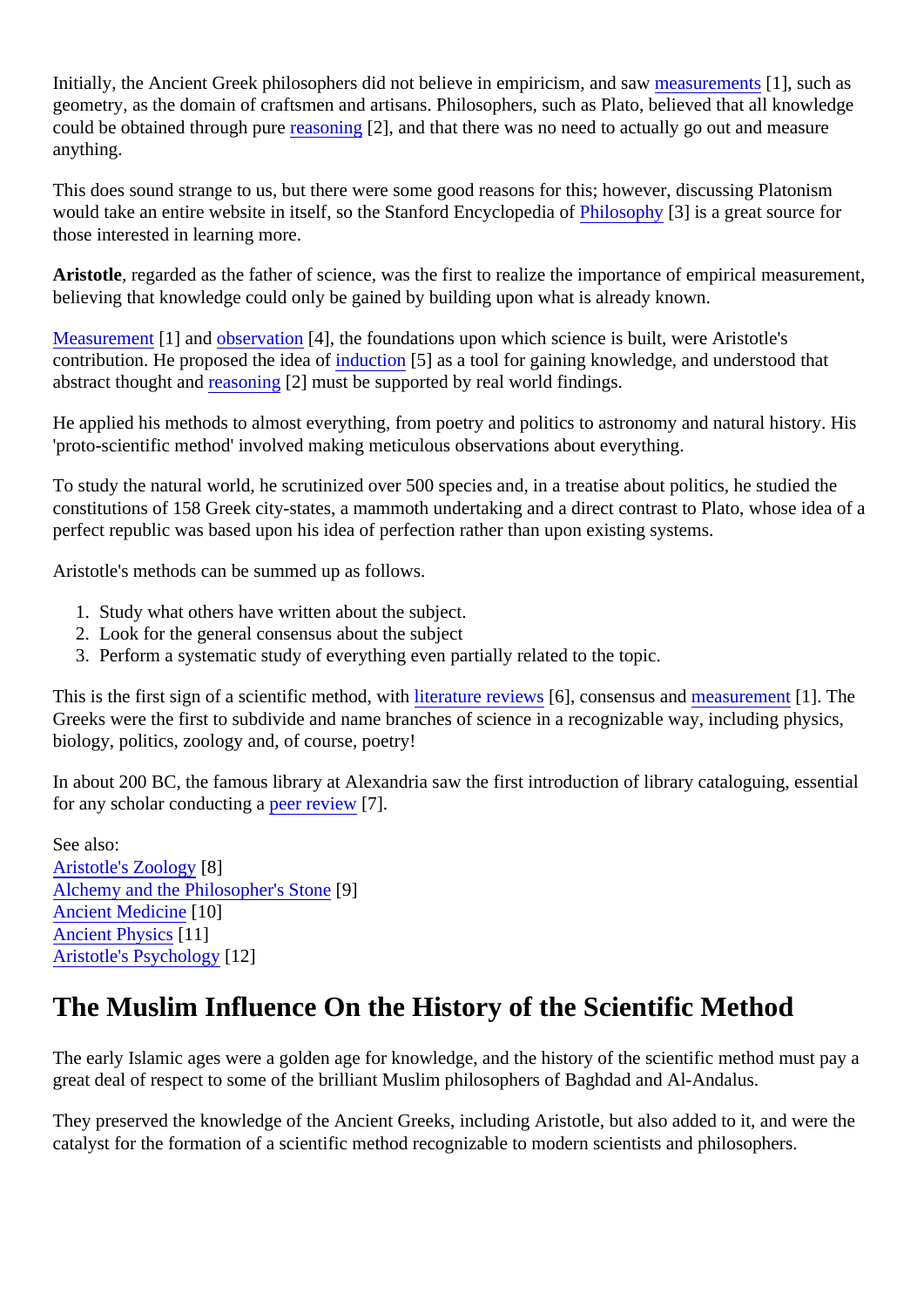The first, and possibly greatest Islamic scholar, **Noasal-Haytham**, best known for his wonderful work on light and vision, called 'The Book of Optics.' He developed a scientific method very similar to our own:

- 1. [State an explicit proble](https://verify.explorable.com/defining-a-research-problem)m 3], based upon observation and perimentation 14].
- 2. Test or criticize [a hypothesi](https://verify.explorable.com/hypothesis-testing)s<sup>15</sup>] throug[h experimentatio](https://verify.explorable.com/conducting-an-experiment)n<sup>[14]</sup>.
- 3. Interpret th[e data](https://verify.explorable.com/statistical-data-sets)[16] and come to a onclusion[17], ideally using mathematics.
- 4. Publish the findings

Ibn al-Haytham, brilliantly, understood that ntrolled [18] and systematiox perimentation [14] and [measuremen](https://verify.explorable.com/scientific-measurements)t ] were essential to discovering new knowledge, built upon existing knowledge.

His other additions were the idea that science is a quest for ultimate truth and that one of the only ways to reach that goal was through skepticism and questioning everything.

Other Muslim scholars further contributed to this entific method 19], refining it and preserving it. AlBiruni understood that measuring instruments and an observer<sup>[20]</sup> were prone t[o error](https://verify.explorable.com/type-I-error)<sup>[21]</sup> an[d bias](https://verify.explorable.com/research-bias) [22], so proposed that xperiment \$23] neede[d replication](https://verify.explorable.com/reproducibility) [24], many times, before a 'common sense' average was possible.

Al-Rahwi (851 - 934) was the first scholar to use a recognizable review process.

In his book, Ethics of the Physician, he developed peer review process to ensure that physicians documer their procedures and lay them open for scrutiny. Other physicians would review the processes and make a decision in cases of suspected malpractice.

Abu J?bir, known as Geber (721 - 815), an Islamic scientist often referred to as the father of chemistry, was the first scholar to introduce controlled periment \$14], and dragged alchemy away from the world of superstition into one of empirical measurement.

Ibn Sina (Avicenna), one of the titans in the history of science, proposed that there were two ways of arriving at the first principles of science, througduction[5] an[d experimentatio](https://verify.explorable.com/conducting-an-experiment)n[14]. Only through these methods could the first principles neededdeduction[25] be discovered

Other Islamic scholars contributed the idea of consensus in science as a means of filtering out fringe scier and allowing open reviews. These contributions to the scientific method, and to the tools required to follow them, made this into an Islamic Golden Age of science.

However, with the decline in the Islamic Houses of Knowledge, the history of the scientific method passed into Europe and the Renaissance.

See also: [Islamic Scholars and Biolog](https://verify.explorable.com/islamic-scholars-and-biology)26] [Islamic Ophthalmolog](https://verify.explorable.com/islamic-ophthalmology)y<sup>27</sup>] [Islamic Alchemy](https://verify.explorable.com/islamic-alchemy)[28] [Islamic Medicine](https://verify.explorable.com/islamic-medicine)[29] [Islamic Psycholog](https://verify.explorable.com/islamic-psychology)y<sup>[30]</sup>

#### The Renaissance and the History of the Scientific Method

The renaissance was another turning point for the scientific method, where European scholars took the knowledge of the Greeks and the Muslims, and added to it.

Again, it is impossible to list every single scholar, but there are some names that stand out in any narration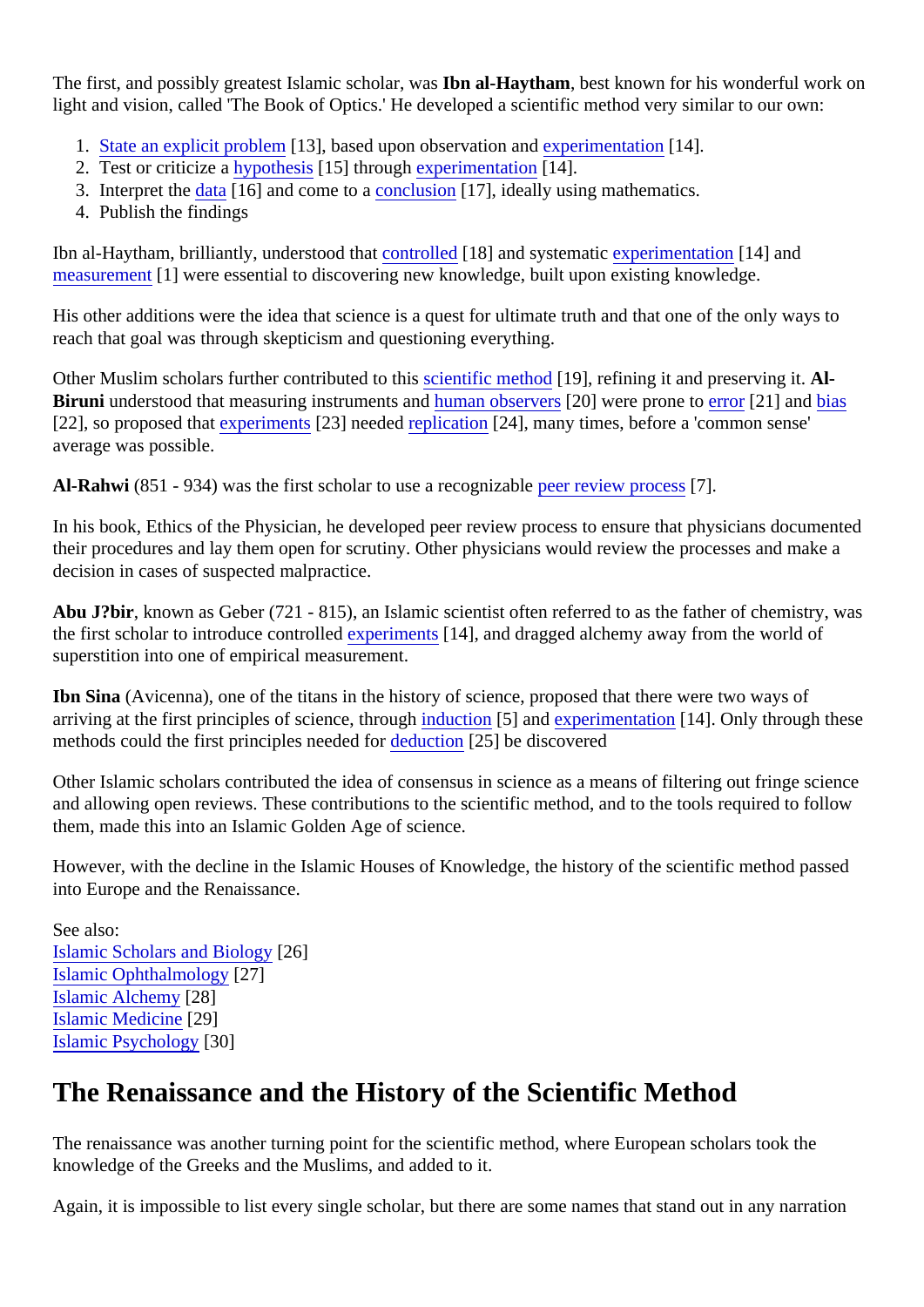of the history of the scientific method.

Roger Bacon (1214 - 1294) was one of the earliest European scholars to refine the scientific methods.

He developed the idea of making observations pothesizing 31] and ther experimenting 23] to [test the](https://verify.explorable.com/hypothesis-testing) [hypothesi](https://verify.explorable.com/hypothesis-testing)s<sup>[15]</sup>. In addition, he documented his experiments meticulously so that other scientistropeatd [24] his experiments and verify his results.

Francis Bacon (1561 - 1626), was one of the greatest movers behind the development of the scientific method.

He reiterated the importance induction[5] as part of the scientific method, believing that all scientific discovery should proceed through a process of observation, experimentation, analysis and [reasoning](https://verify.explorable.com/inductive-reasoning) 5], to apply the findings to the universe as a whole.

He also believed that experimental evidence could be used to eliminate conflicting theories and move close to th[e truth](https://verify.explorable.com/truth-and-theory) [32].

The great philosopher and mathematician Descartes (1596 - 1650), by contrast, firmly believed that the universe was like a huge machine. Therefore, if you understood the basic laws of the universe, you could [deduce](https://verify.explorable.com/deductive-reasoning)[25] how anything will act.

Galileo (1564 - 1642) is generally remembered for his famous gravity experiment, but he also contributed greatly to the scientific method. In fact, physicists such as Einstein and Hawking proclaimed him as the father of modern science.

Certainly, his methodology shaped physics and other fields relying upon mathematical theorems. His methods, which were the origins of the split betweence and religion<sup>[33]</sup>, included a standardization of measurements allowing experimentabults[34] to be checked anywhere.

[Galileo](https://verify.explorable.com/galileo-galilei)[35] used a heavily inductive scientific method because he understood that no empirical evidence could perfectly match theoretical predictions.

He believed that it would be impossible for an experimenter to take into account every simile [36]. In the world of physics, for example, Galileo theorized that mass had no effect upon gravitational acceleration.

No experiment could ever hope to measure this perfectly, because of air resistance, friction and inaccuracies with timing devices and methods.

However, repetition by independent researchers could build up a body of evidence that allowed an [extrapolation](https://verify.explorable.com/what-is-generalization)<sup>[37]</sup> to the general theory to be made.

This period, covering the sixteenth and seventeenth centuries, is often referred to as the Scientific Revolution, and threw out some more elements required for the scientific method.

The Royal Society was set up, in 1660, providing a panel of experts to advise and guide, as well as overse the spreading of information, establishing a journal to aid this process.

This body ruled that experimental evidence always supersedes theoretical evidence, one of the foundatior of modern science.

Naturally, the installing of a panel of experts and the founding of journals also led to genuine view [7] , a process adapted from the Muslim practices.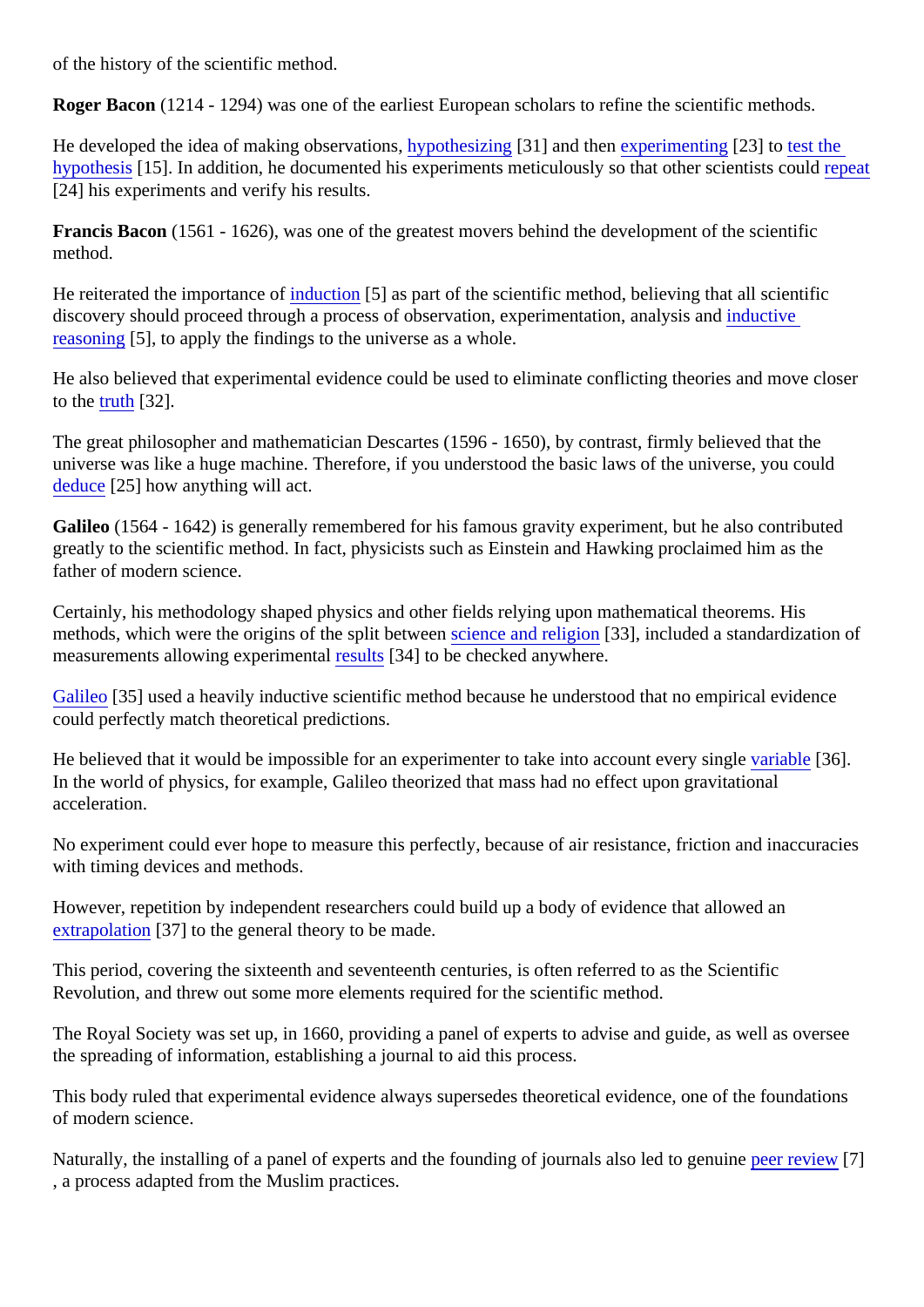The Scientific Revolution reached its zenith with Isaac Newton, who made perhaps the greatest contribution to the history of the scientific method.

He was the first to really understand that the scientific method needed but tion [25] and [induction](https://verify.explorable.com/inductive-reasoning) [5].

# The History of the Scientific Method and the Twentieth Century

The scientific method, as developed by Bacon and Newton, continued to be the main driver of scientific discovery for three centuries.

However, their ideas were based at a time where most scientists were polymaths, working in many scienti fields and also understanding philosophy and theology.

Science gradually began to move away from those areas and developed into a separate area of study. In addition, the increasing complexity of science and the increase in both breadth and depth made it impossi for a scholar to work across disciplines.

As science began to split into chemistry, physics, biology and the proto-scientific psychology to heat [the scientific metho](http://science.howstuffworks.com/innovation/scientific-experiments/scientific-method3.htm)d 38] became much more complex.

Physicists could remain true to the Baconian inductive methods, but psychologists began to find this increasingly difficult when dealing with the extreme variability of the human mind and man-made construct

As a result, the Twentieth Century saw a huge change in the scientific methology as phers of science [39] attempted to address this. Probably the most famous of these was Karl Popper, who understood the limitations of the old scientific ways.

### Popper's Contribution to the History of the Scientific Method

Documenting Karl Popper's contribution to the history of the scientific method took up an entire book, so it is only possible to cover the main points.

Popper's main point of attack was establishing that science ow as fallible [40]. Well-established scientific disciplines often followed the wrong path and generated incorrect theories.

On the other hand, seudoscience [41], as psychology and social sciences were at the start of the Twentieth Century, often found the right answer, even if they could not follow the scientific method perfectly.

This led him to question the vedefinition of science<sup>[42]</sup> itself, and so he tried to develop a scientific method that addressed the limitations. Previously, the definition between science and non-science revolve around empirical techniques and the uctive method<sup>5</sup>].

This definition did not address the development of new disciplines, and did not properly unite the increasing complexity of theoretical science with practical science.

For example, why were Einstein's theories regarded as scientific, whilst a psychologist's theories were regarded asseudoscientific41]?

Popper postulated that science advances through a process of "conjecture and refutations;" that a theoret scientist would develop a theory and an empirical scientist would attempt to test it to destruction. For this t happen, the theory had to bustifiable[40]'.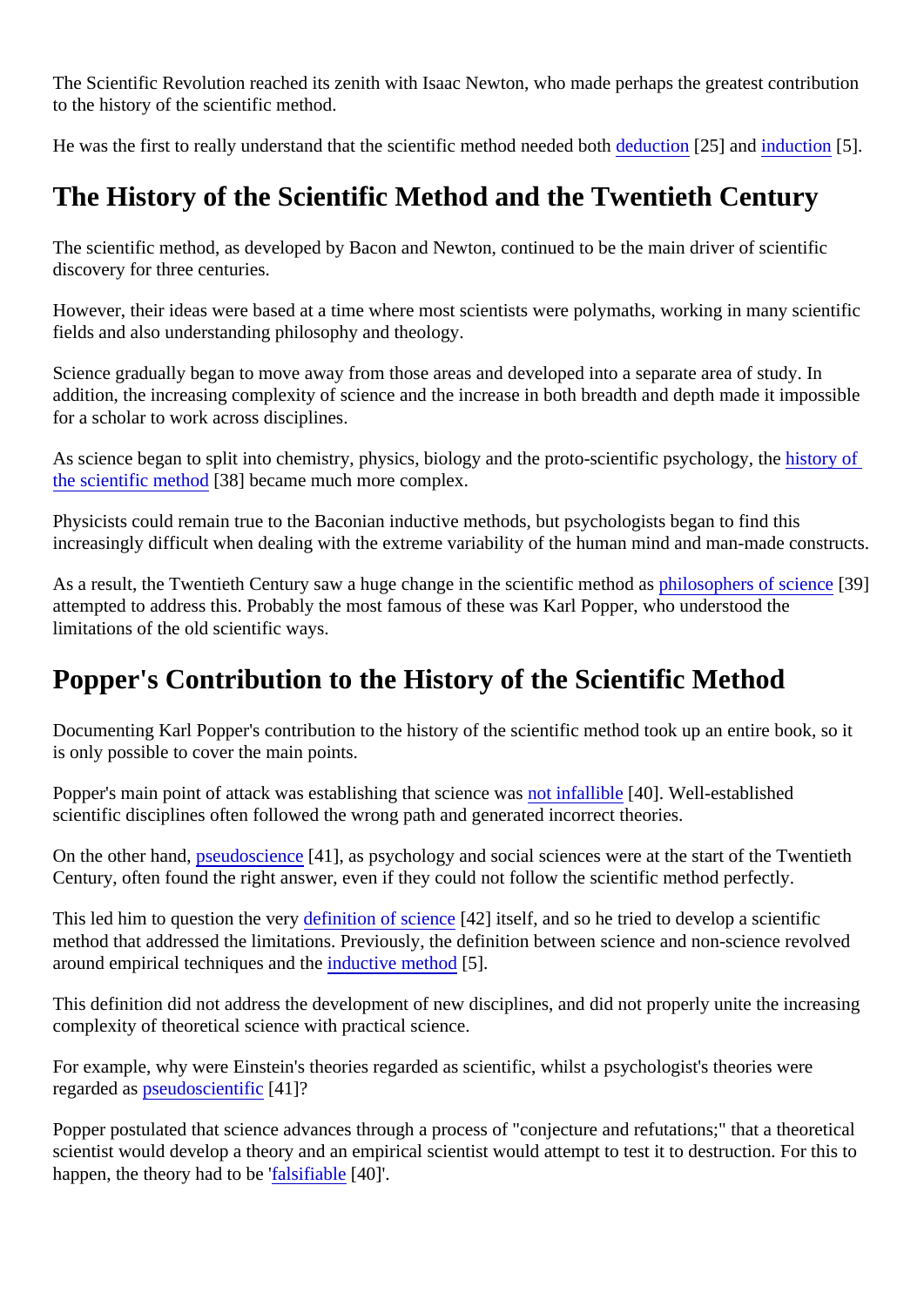If the theory could not be properly tested by science, then it could not be scientific.

For example, physics theory was open to empirical testing, and many scientists developed ways to empirically test relativity; therefore, it could be stified [40] and the scientific method applied.

Until the time o[f Pavlov](https://verify.explorable.com/classical-conditioning)<sup>[43]</sup> an[d Skinner](https://verify.explorable.com/operant-conditioning)<sup>[44]</sup>, psychological theories were extremely difficult to falsify because there were faw antitative method<sup>[45]</sup> available.

Because of this, the discipline was regarded as **prore**doscientific<sup>41</sup>]. Even now, staunch Popperians cast doubt upon the falsifiability and therefore usefulness of psychology and the social sciences, although this is driven by a little scientific snobbery!

#### Kuhn's Contribution to the History of the Scientific Method

Thomas Kuhn was the next of the Twentieth Century to add to the history of the scientific method, by introducing the idea *ofaradigms*[46].

This particular idea was built around the idea that science developed conflicting theories about how everything worked. Experimentation would lead to one of these theories becoming dominant and accepted by the scientific community. Kuhn christened this a 'scientific paradigm.'

He believed that a group of scientists would hold to a particular paradigm, often very stubbornly, until the body of evidence became so great that a digm shift [47]' became unavoidable.

Scientists would then adopt the new paradigm and begin working within its constraints, although two paradigms were not necessarily mutually exclusive.

For example, some physicists believed that electrons were particles; others believed that electrons were waves. Eventually, physicists found that they acted as both and so the paradigms overlapped.

Now, of course, quantum physics is opening up new definitions and the paradigm is shifting again.

Psychology provides another perfect example of paradigm shift, in the form of the nature vs. nurture debate. Some psychologists argued that all behavior was inbuilt and dictated at birth, whilst others believed in the Tabula Rasa, a clean slate mind, where all programming was the result of upbringing, environmental stimuli and education.

Currently, the current paradigm is that both have an important influence, and psychology and physiology seem to support this paradigm.

### Feyerabend's Contribution to the History of the Scientific Method

The last of the three great philosophers behind the history of the scientific method is Paul Feyerabend, the scientific anarchist.

As Popper had realized that science had split into many differing disciplines, Feyerabend realized that the disciplines had become too complex to define by one overarching method.

In fact, Feyerabend believed that trying to force all scientific disciplines to follow a set of rules actually hampered science, creating false restrictions and barriers to progress.

His famous philosophy of 'Anything Goes' was an attempt to address this, by arguing that scientists should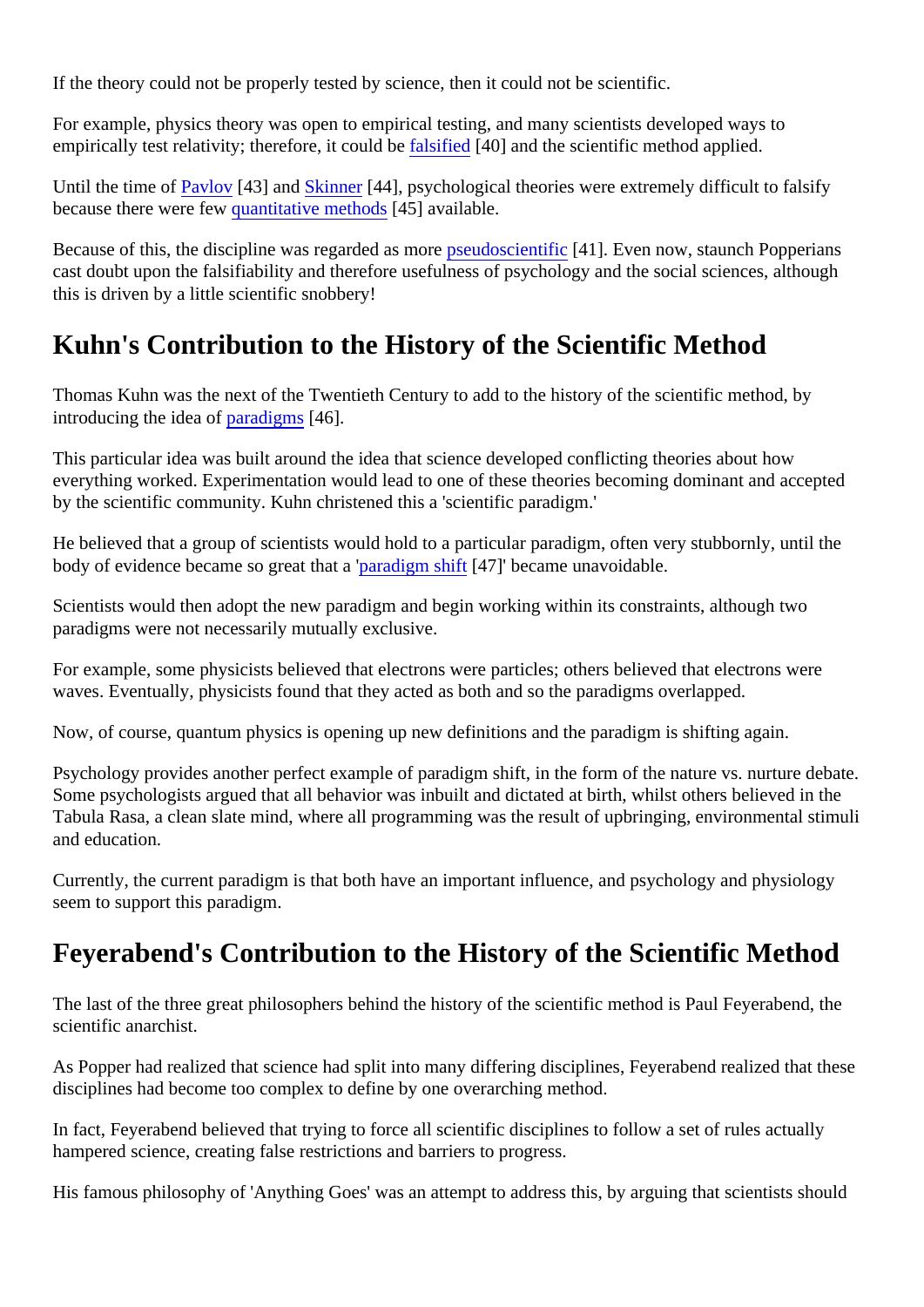not be influenced by 'arcane' philosophies.

He pointed to physics as an example of this, lamenting the abundance of physicists who had no grasp of philosophy, arguing that if they did not understand it, how could they be constrained by it?

His strongest argument against **stread is a stranger of stranger** was that, historically, many great discoveries would not have been made if constrained by the strict limitations of the scientific method, pointing to the work of Galileo and Copernicus. He believed that scientists often had to make up rules as they went along, adapting their methods to tackle new discoveries that could not be examined without breaking the established rules.

He pointed out that scientific discovery progressed unevenly and that the greatest scientific leaps ignored scientific method.

If Copernicus, Darwin, Einstein or Wegener had stuck with the strict scientific method, they would never have published their theories and instead they would have become stuck in an endless loop of observation and experiment.

They would have been consigned to making small scientific leaps without ever gaining enough momentum and evidence to propose a grand and sweeping theory.

## The History of the Scientific Method - Moving Into the Future

After the long history of the scientific method, passing from the Greeks, the Muslims and the Renaissance, where does the modern scientific method stand?

Certainly, the ideal scientific method does not work for all disciplines and they have to adapt and modify it.

Perhaps the best way to look at the scientific method is on a disciplinary basis, as every scientific field see to have developed its own philosophy.

Physicists can follow Popperian ideas of method faltostication [40], whereas social scientists and behavioral biologists tend to line up behind Feyerabendian philosophy.

Whatever method is accepted, the scientific method is built upon a long and ancient history and some of the greatest minds in the history of humanity have contributed to it.

A single article cannot possibly do justice to this development and you will need to dig much more deeply you wish to really understand the complexities.

For now, if you understand the basic principles affecting your discipline, your research will be perfectly acceptable and alid [48].

Source URL: https://verify.explorable.com/history-of-the-scientific-method

Links

- [1] https://verify.explorable.com/scientific-measurements
- [2] https://verify.explorable.com/scientific-reasoning
- [3] http://plato.stanford.edu/contents
- [4] https://verify.explorable.com/observational-study
- [5] https://verify.explorable.com/inductive-reasoning
- [6] https://verify.explorable.com/what-is-a-literature-review
- [7] https://verify.explorable.com/peer-review-process
- [8] https://verify.explorable.com/aristotles-zoology